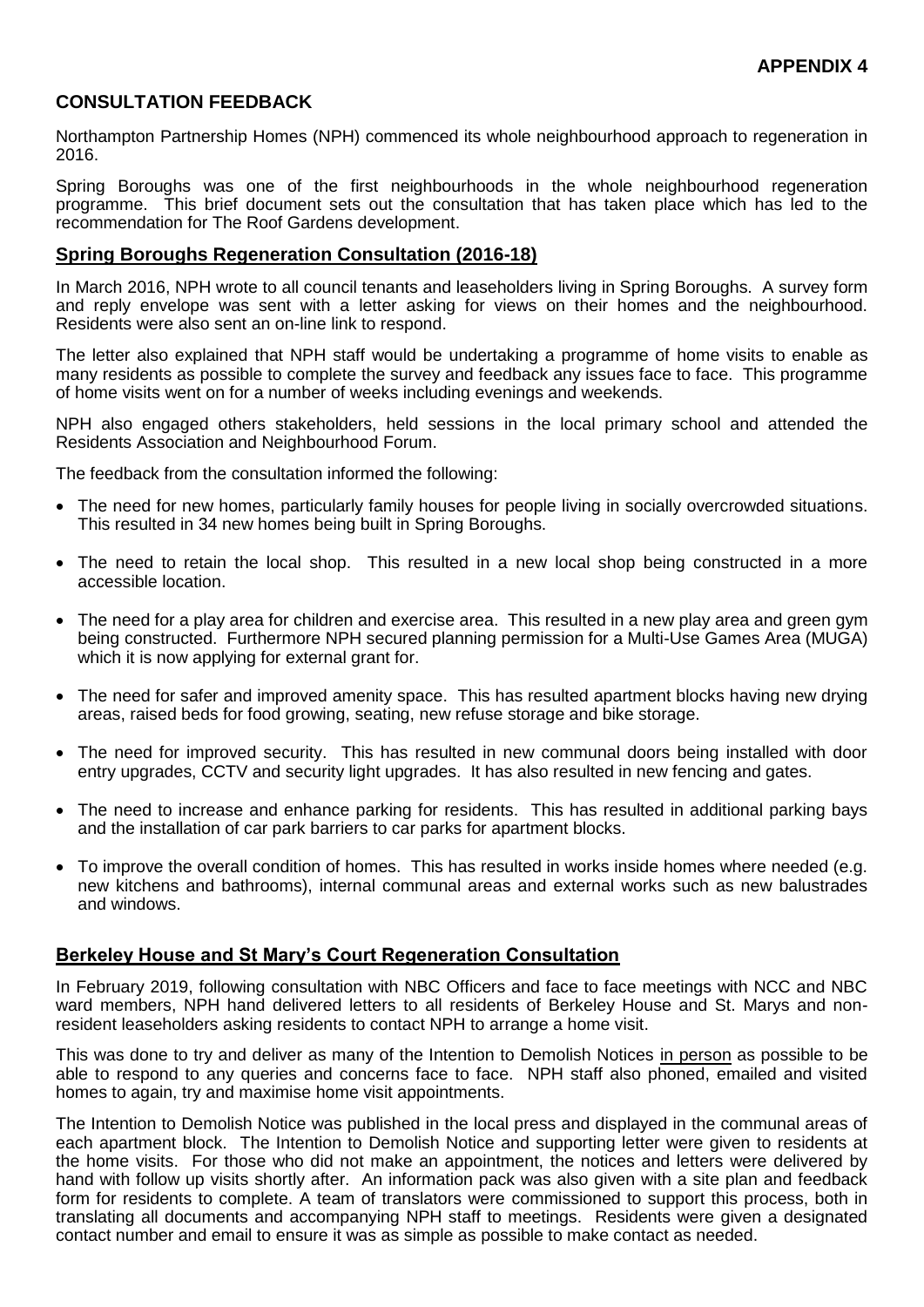There was a mixture of reactions during the consultation process. Whilst there was understandable anxiety about the disruption and moving, many residents confirmed previous feedback about their homes in particular concerns regarding damp, cold, mould, heating cost, lack of amenity space, lack of parking and security concerns.

Follow up meetings were offered to all residents.

- All tenants were offered the opportunity to apply to the Housing Register (if not already on it) and all tenants took this opportunity up.
- All leaseholders were offered the opportunity of independent valuations of their property. 10 of the 12 leaseholders took this opportunity up.
- Numerous follow up visits have been undertaken with both tenants and leaseholders.

## **The Roof Garden proposals pre-planning consultation**

Ahead of the planning permission being submitted residents were consulted on the design proposals. The same approach as with the earlier consultation was taken with residents of St. Marys and Berkeley House; letters delivered with offers of home visits. Again, translators were appointed to translate documents and support home visits.

NPH also wrote to residents in homes adjacent to St. Mary's and Berkeley House. Spring Boroughs Community Hub was open with larger versions of the designs displayed.

There were a total of 215 who received hand delivered letters which resulted in over 80 face to face meetings either in people's homes or at the Community Hub,

NPH published the proposals on its website with an on-line form to enable residents to view plans and feedback electronically if that was their preference. Whilst only one person chose to feedback using this option, there were over 100 'views' of the consultation pages.

NPH also engaged with other stakeholders including

- Spring Boroughs Resident Association,
- Spring Boroughs Neighbourhood Forum
- Springs Family Centre
- Spring Lane Primary School
- NBC's Community Safety Team
- Northamptonshire Police
- Local churches.

At the end of the consultation all the key issues and feedback from tenants, leaseholders and stakeholders were gathered and fed into the planning application wherever possible. This is referenced in the Statement of Community Involvement (Section 5 of the Design and Access Statement) which forms part of the planning submission. This includes a number of direct quotes:

"Very nice looks beautiful. No concerns, supportive. Good idea, need more people in housing"

"It looks like a nice block. Can see it needs doing. Will improve the area. Can see there will be more properties"

Following the submission of the planning application all members of the public had an opportunity to provide feedback online on the Planning Portal and/or to speak at the Planning Committee. The proposal was presented to the July Planning Committee and no objections were raised.

Following planning permission there has been ongoing follow up contact with residents.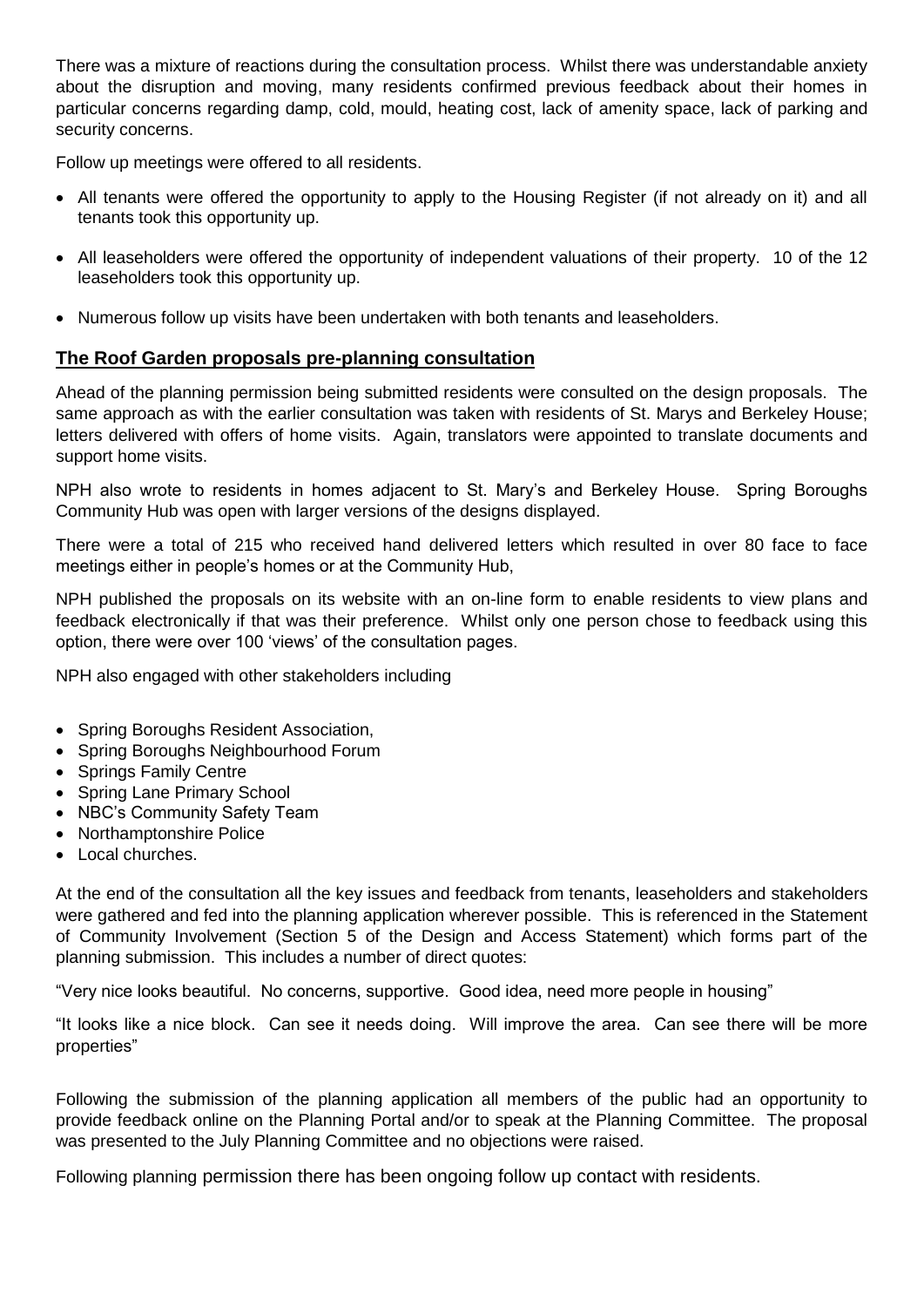### **The following is an extract from the Design and Access Statement that NPH submitted the Council's Planning Committee in support of the planning application for 'The Roof Gardens'**

#### Statement of Community Involvement on proposed development for St Mary's Court and Berkeley House

Northampton Partnership Homes (NPH), in June 2016, consulted across the Spring Borough's estate on regeneration plans and the use of community green spaces, in light of the priorities identified in the Neighbourhood Plan and NPH's ongoing programme of investment in the estates that it manages.

This consultation led to significant investment across the estate including a large new build programme and refurbishment of several apartment blocks. The investment included the delivery of family housing with gardens, new play facilities, a new community facility (the Spring Borough's Hub) and 2 communal gardens together with significant investment in community green spaces and out-door gym.

To further develop the provision of affordable family housing and creating an improved living environment within the Spring Borough estate, in line with the Neighbourhood Plan the proposed re-development of Berkeley House and St Mary's court apartment blocks was considered as the second phase of investment within the area.

A comprehensive programme of consultation with the community and key stakeholders was undertaken by NPH with key stakeholders, tenants and leaseholders in Berkeley House and St Mary's Court and surrounding blocks to inform on the redevelopment proposals for the area.

The consultation activity was designed to take place on several occasions with focus on existing tenants and leaseholders in St Mary's Court and Berkeley House directly affected by the proposed development. Followed by wider consultation undertaken with all residents living close to the proposed development in Doddridge House, St Katherine's Court and Pike Lane, along with stakeholders, local councillors, resident association and Neighbourhood Forum.

The first consultation took place on the week beginning 11<sup>th</sup> February 2019 in which letters were hand delivered to 76 tenants, residents and leaseholders, offering to make appointments available from 7am till 6pm  $13<sup>th</sup>$  February 2019 – 16<sup>th</sup> February 2019, through a dedicated email address and phone number. Further to this, door knocking was undertaken during that time period to contact those who had not made an appointment in order to ensure all residents would have the chance to be shown the proposed plans and have a chance to comment and have questions answered.

As part of the consultation with the directly affected tenants and leaseholders, proposals of redevelopment were outlined to the residents including why the proposals were being put forward and offering a chance to provide comments via a response form or NPH's website. An information pack was also provided with translated copies of the proposals. Translators were also made available should there be a need, where residents did not have English as their first language.

Appointments with all leaseholders were made using a similar approach as for the tenants in the properties, either meeting them at their place of residence, or where they were non-resident landlords, meeting them in a suitable location to provide information on the proposals and offering the opportunity to provide feedback.

NPH's website [\(https://www.northamptonpartnershiphomes.org.uk\)](https://www.northamptonpartnershiphomes.org.uk/) was used in order to provide a further avenue for residents and the general public to access information about the redevelopment proposals for the Berkeley House and St Mary's Court blocks.

The second, wider consultation was undertaken on 27<sup>th</sup> February 2019 with immediately affected residents as well as affected households within the vicinity of the area of the redevelopment.

The wider consultation involved a hand delivered invitation offering an appointment should residents wish to discuss. Door knocking also took place on 144 households which was undertaken on 7<sup>th</sup> March 2019 in St Katherine's House, Doddridge House, St Peter's House and Chalk Lane and Pike Lane. A further dropin facility at Spring Borough's Community Hub was also available with large copies of the plans to view by members of the public.